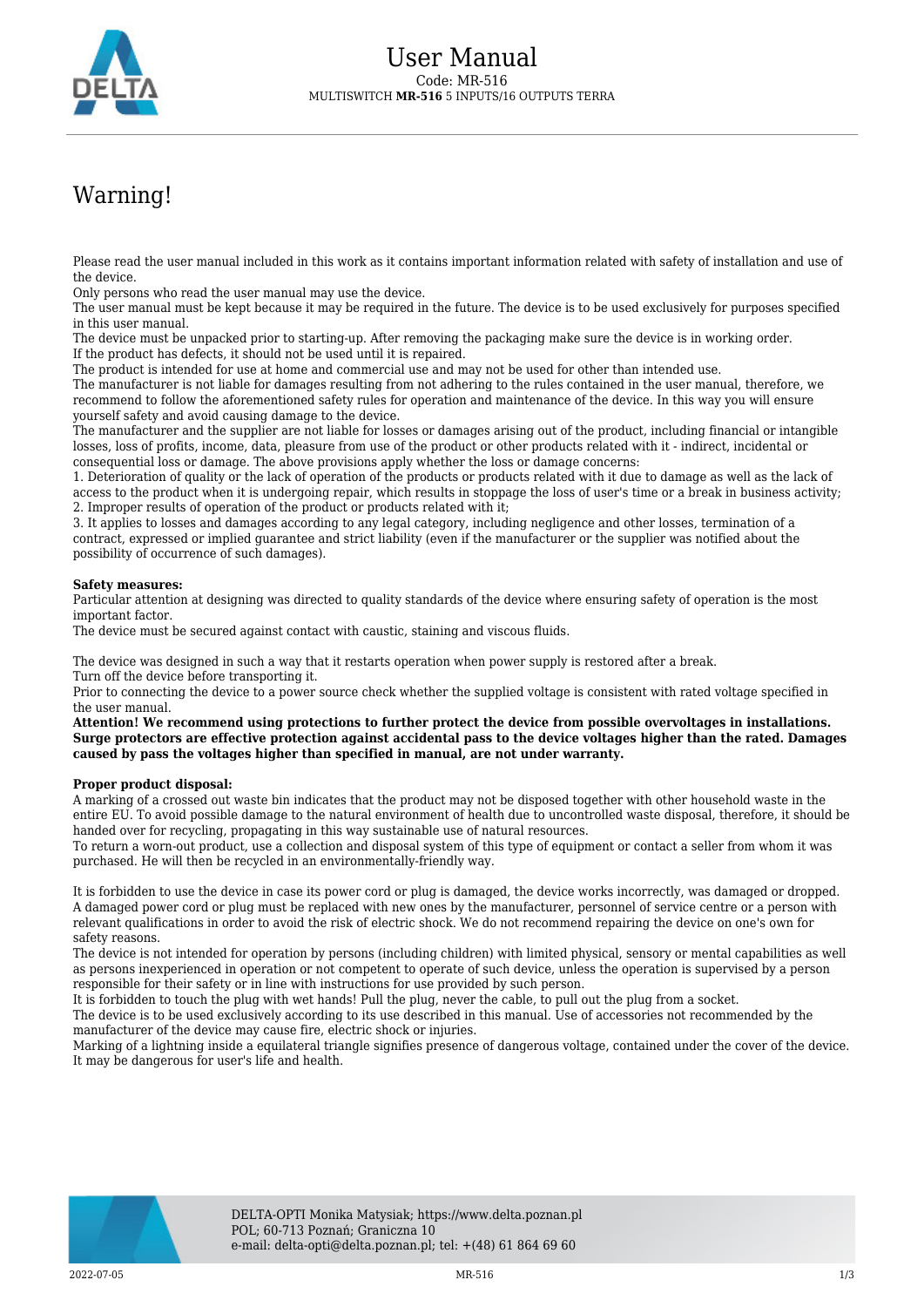

Radial multiswitches of MR series are dedicated for small and medium (4-70 outlets) SMATV systems with distribution of the first SAT IF and terrestrial TV signals.

The MR series are intended for systems wholly or partly based on star topology in which the cables to the terminal outlets go from one multiswitch or a group of multiswitches. This solution is optimal for single-family houses and multifamily houses.

Die-cast housing guarantees high screening efficiency class A.



| Inputs:                                   | 4x 950 MHz  2400 MHz<br>1x 47 MHz  862 MHz - Active                                                             |
|-------------------------------------------|-----------------------------------------------------------------------------------------------------------------|
| Outputs:                                  | 16x 47 MHz  2400 MHz                                                                                            |
| Switching signals:                        | 14 V / 18 V<br>0 Hz / 22 kHz                                                                                    |
| SAT amplification (cable pre-correction): | $-3$ $8 dB$                                                                                                     |
| TV amplification (cable pre-correction):  | $-4$ $5 dB$                                                                                                     |
| Isolation:                                | • Between inputs SAT/SAT $\leq$ 30 dB<br>$\cdot$ Outputs $\leq$ 30 dB SAT<br>$\cdot$ Outputs $\leq$ 35 dB DVB-T |
| Maximal output level SAT:                 | 96 dBµV                                                                                                         |
| Maximal output level TV:                  | 82  88 dBµV                                                                                                     |
| Pre-amplifiers powering:                  | 12 V DC                                                                                                         |
| Power supply:                             | 230 V AC                                                                                                        |
| Weight:                                   | 0.964 kg                                                                                                        |
| Dimensions:                               | 333 x 135 x 52 mm                                                                                               |
| Manufacturer / Brand:                     | <b>TERRA</b>                                                                                                    |
| Guarantee:                                | 2 years                                                                                                         |